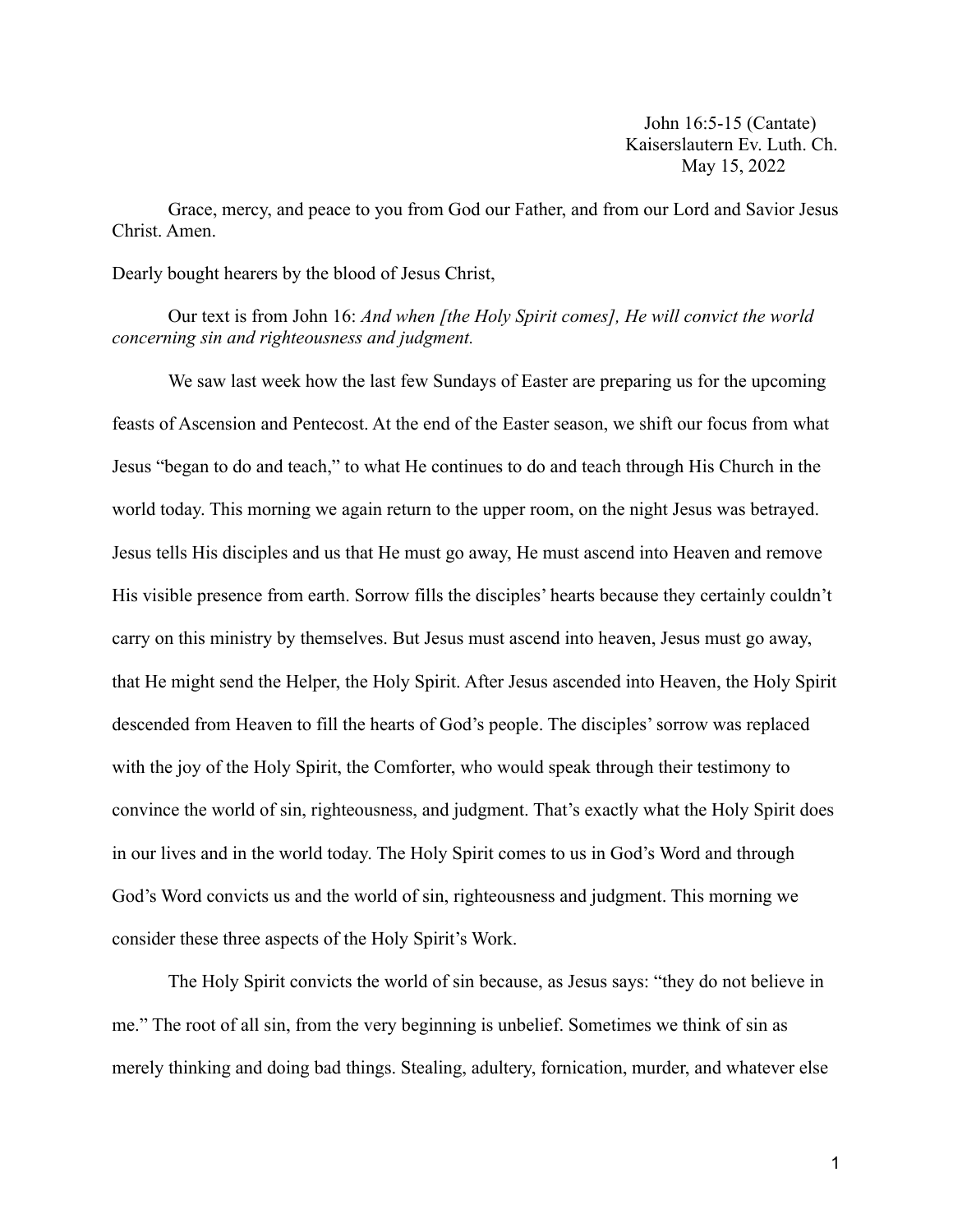goes against the Law of God are sins. All the sins we commit, the sins we confess at private confession, or the sins we confess in our hearts at the beginning of the Divine Service, really are sins. They are transgressions of God's Law that need to be confessed and forgiven. But sin is so much more than the bad things we think, do, and say. We do bad things because we are sinners. We commit sins because we are by nature sinful and unclean. In the Bible, we learn that sin flows from an unbelieving and sinful heart. In Matthew 15[:19] Jesus says: "out of the heart come evil thoughts, murder, adultery, sexual immorality, theft, false witness, slander." Sinful thoughts and deeds flow from a sinful source, like a polluted stream. Sins flow out of a sinful heart.

Oftentimes sinners try to fix sin by fixing what's on the surface. But unless the problem of unbelief is fixed at the source, this unbelief will continue resulting in sinful thoughts, words, and deeds. As St. Paul says in Romans 14:[23], "whatever does not proceed from faith is sin." Even if things looks good on the surface, whatever does not flow from the faith given to us by God can only be counted as filthy rags (Is. 64:6). If the unclean and unbelieving heart remains, it will continue to overflow with sins. But when God gives us faith, when God creates in us new hearts by giving us the Holy Spirit, then everything we do in faith, whether we eat or drink, or whatever we do, will be done to the glory of God  $(1 \text{ Cor } 10:31)$ . There are only two options. Either our sinful heart remains and continues overflowing with sins, or the LORD removes our heart of stone and gives us a heart of flesh, creating faith in our hearts, faith that looks to Jesus Christ alone and His death on the cross as the payment for all our sins. When the Holy Spirit convicts the world of sin, He shows the world that sin is much deeper than we can possibly imagine. The Holy Spirit convinces us that the sins we commit are only the symptom of a much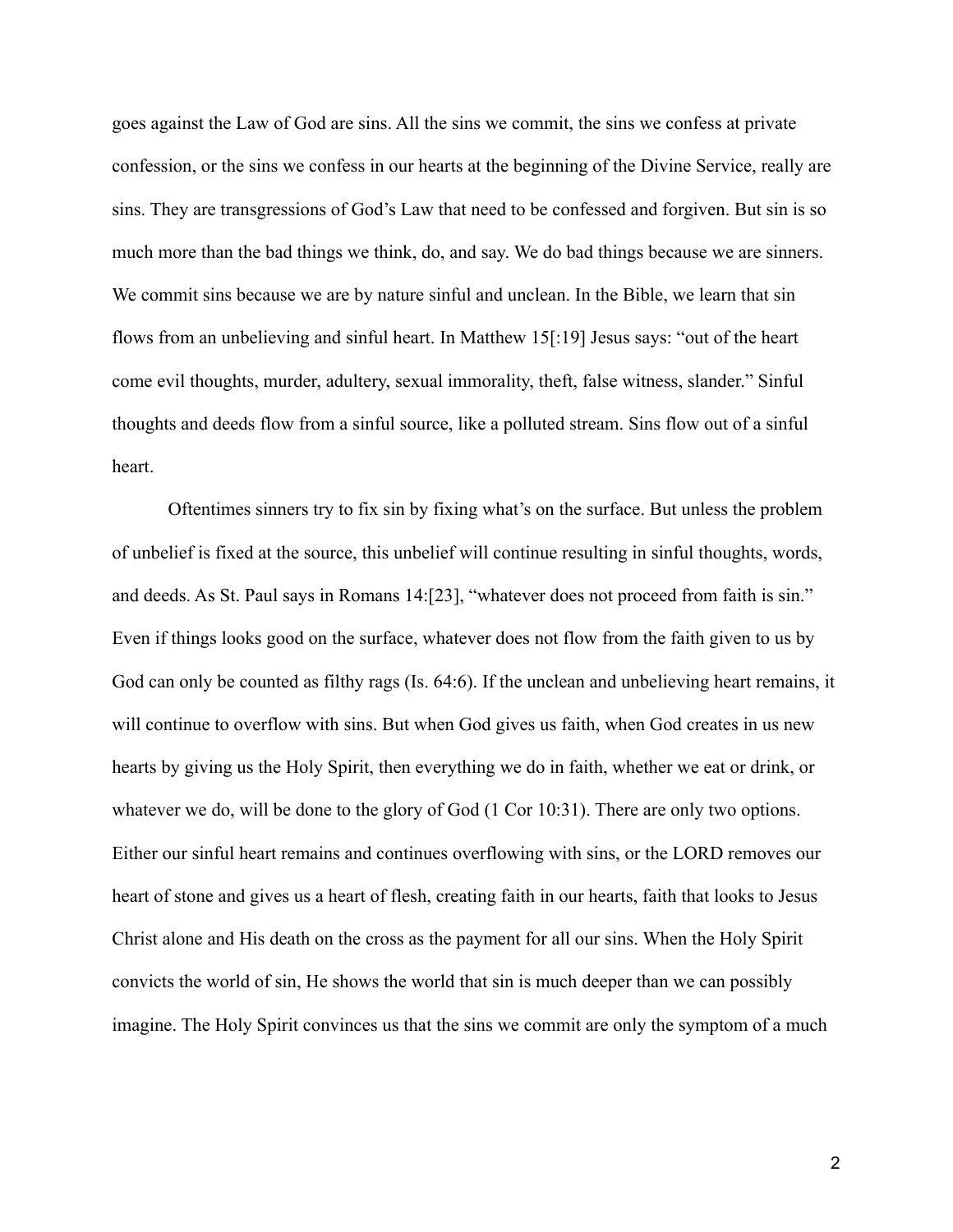worse disease: an unbelieving heart. But then that same Holy Spirit works through God's Word to create in us new hearts, hearts that trust in the forgiveness of all sin won for us by Jesus Christ.

Jesus continues, saying that the Holy Spirit will convict the world of righteousness: "because I go to the Father, and you will see me no longer." Righteousness simply means doing the right thing, or being in the right. We know from what was already said about sin that of ourselves we are not righteous, least of all before God. We were conceived and born in original sin and so even our works that appear righteous are considered to be filthy rags in the sight of God if those works are not done in faith, because everything that does not proceed from faith is sin. As St. Paul demonstrates in Romans 3[:10-12]: "None is righteous, no, not one; no one understands; no one seeks for God. All have turned aside; together they have become worthless; no one does good, not even one."

But Paul goes on to say that the righteousness of God comes to us through faith in Jesus Christ and in what He did for us: "all have sinned and fall short of the glory of God, and are justified, or accounted righteous, by His grace as a gift, through the redemption that is in Christ Jesus. We are not righteous in and of ourselves, but God counts us as righteous based on what Jesus did for us. Jesus took upon Himself our unrighteousness and in turn gives us His righteousness. We receive that righteousness of Christ by faith. Our experience tells us we are still sinners, that we are still unrighteous. But by faith we believe in something that is not seen, that the righteousness of Christ is our righteousness before God.

This is what Jesus means by saying: "I am going to the Father and you will see me no longer." Christ is our righteousness not only in His death and resurrection. He continues to stand before God the Father on our behalf. In Romans 8[:34] Paul says that "Christ Jesus is the one who died—more than that, who was raised—who is at the right hand of God, who indeed is

3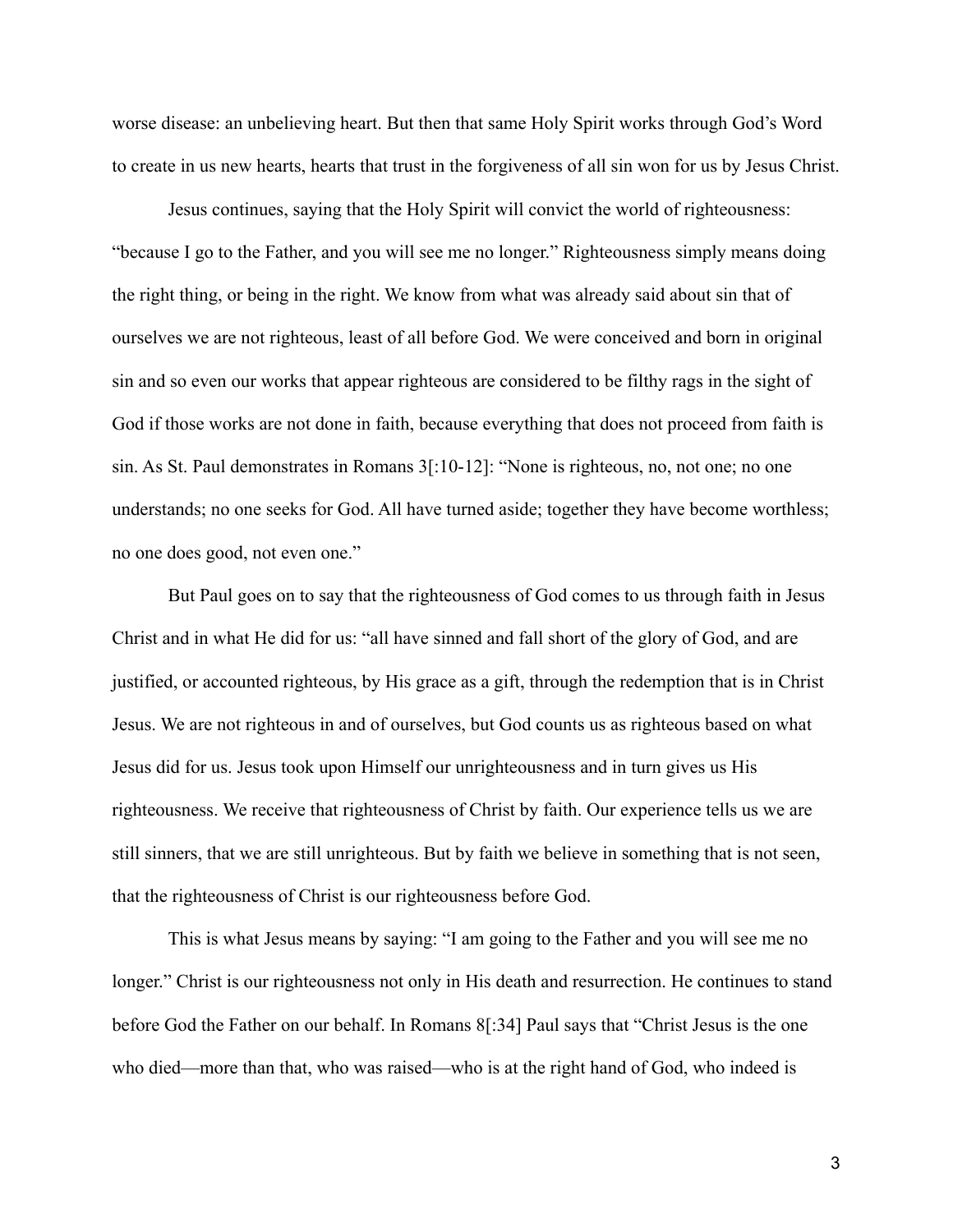interceding for us." It was for our advantage that Jesus removed His visible presence from this world. He went to God the Father to mediate between God and man (1 Tim 2:5), to stand as our advocate before the Father. We sinners cannot approach God, but Jesus is there in our place. Now when God the Father sees us, He sees the righteousness of His Son. In addition, Jesus sends the Holy Spirit Himself, who "intercedes for us with groanings too deep for words" (Rom 8:26). On our own we wouldn't even be able to do that, but the Holy Spirit, the Helper, helps us in our weakness, crying out to the Father on our behalf. It is the Holy Spirit who convicts us of the righteousness we have in Christ. We can't see this righteousness; we can only believe it based on the Spirit's testimony. And so the entire Holy Trinity is at work in making us right before God.

Finally, Jesus says that the Holy Spirit will convict the world "concerning judgment, because the ruler of this world is judged." Satan is the ruler of this world, the god of this world (2 Cor. 4:4). That's why Satan could attempt to tempt Christ by offering Him all the kingdoms of the world in all their glory (Matt 4:8-9). But Jesus says of His crucifixion: "Now is the judgment of this world; now will the ruler of this world be cast out" (John 12:32). The title "Satan" literally means "accuser." Satan used to be like a prosecuting attorney in a court of law. He would stand before the throne of God, accusing God's people and bringing forth evidence of their sin (Job 1; Zec 3:1). But when Christ died on the cross for the sins of the world all that changed. In Revelation 12[:10ff.] we hear a great voice in heaven: "Now the salvation and the power and the kingdom of our God and the authority of His Christ have come, for the accuser of our brothers has been thrown down, who accuses them day and night before our God. And they have conquered him by the blood of the Lamb and by the word of their testimony." Instead of an accuser, we now have an advocate with the father, Jesus Christ the righteous one (1 John 2:1). Wherever this Gospel is proclaimed, Satan is cast out, as Jesus says after the 72 disciples